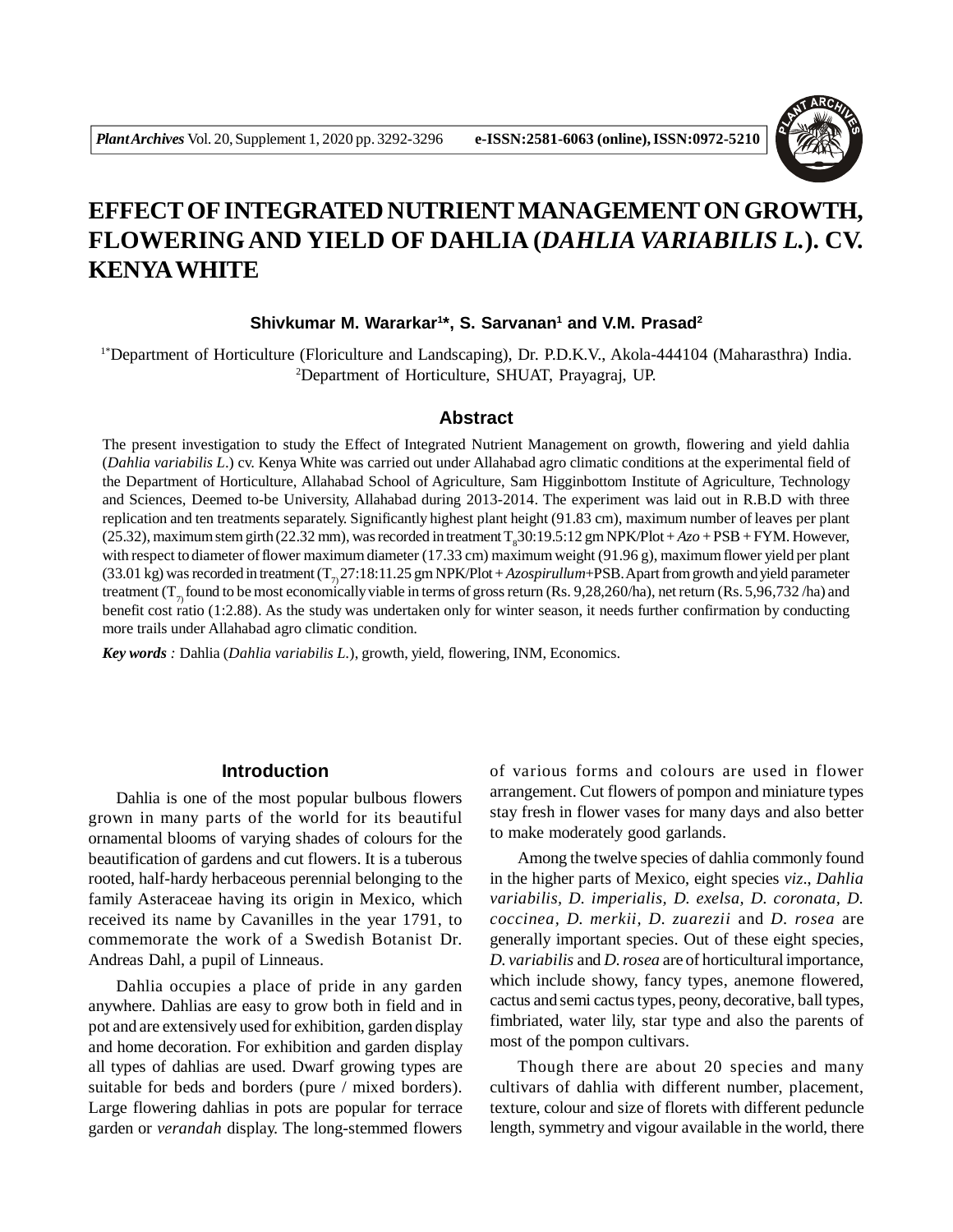| <b>Treatments</b> | <b>30 DAT</b> | <b>60 DAT</b> | <b>90 DAT</b> | <b>120 DAT</b> |  |
|-------------------|---------------|---------------|---------------|----------------|--|
| $T_{\alpha}$      | 11.00         | 11.66         | 17.74         | 18.91          |  |
| T                 | 11.58         | 12.04         | 19.28         | 21.01          |  |
| T,                | 12.24         | 11.96         | 17.69         | 20.14          |  |
| $T_{\rm a}$       | 10.28         | 11.81         | 18.17         | 19.75          |  |
| $T_{\rm A}$       | 11.04         | 11.16         | 17.61         | 19.45          |  |
| $T_{\zeta}$       | 11.27         | 11.20         | 17.35         | 22.54          |  |
| $T_{6}$           | 11.25         | 11.80         | 17.74         | 22.11          |  |
| $T_{7}$           | 11.49         | 8.42          | 18.07         | 21.71<br>25.32 |  |
| $T_{\rm g}$       | 13.54         | 13.91         | 21.34         |                |  |
| $T_{\rm o}$       | 11.22         | 11.85         | 17.22         | 19.63          |  |
| F-test            | <b>NS</b>     | <b>NS</b>     | Sig           | Sig            |  |
| S.Ed. $(\pm)$     | 0.89          | 1.71          | 0.71          | 1.23           |  |
| $C.D. (P=0.05)$   |               |               | 1.49          | 2.58           |  |

**Table 2:** Effect of integrated nutrient management on number of leaves per plant of Dahlia (*Dahlia variabilis*) at different intervals.

**Table 1:** Effect integrated nutrient management on plant height (cm) of Dahlia (*Dahlia variabilis l.*) at different intervals.

| <b>Treatments</b> | <b>30 DAT</b>     | <b>60 DAT</b>      | <b>90 DAT</b> | <b>120 DAT</b> |  |
|-------------------|-------------------|--------------------|---------------|----------------|--|
| $T_{\alpha}$      | 11.32 cm          |                    | 45.93 cm      | 66.80 cm       |  |
| T.                | $9.50 \text{ cm}$ | $23.12 \text{ cm}$ | 44.43 cm      | 85.01 cm       |  |
| $T_{\gamma}$      | $6.42 \text{ cm}$ | $23.16 \text{ cm}$ | 43.94 cm      | 84.29 cm       |  |
| $T_{\rm a}$       | 8.71 cm           | 24.65 cm           | 45.42 cm      | 80.44 cm       |  |
| $T_{\rm A}$       | $9.00 \text{ cm}$ | 23.46 cm           | 46.55 cm      | 86.60 cm       |  |
| $T_{5}$           | 9.87 cm           | 23.51 cm           | 44.91 cm      | 79.74 cm       |  |
| $T_{6}$           | 10.34 cm          | 24.64 cm           | 44.76 cm      | 76.62 cm       |  |
| $T_{\tau}$        | 10.38 cm          | 22.81 cm           | 45.00 cm      | 75.98 cm       |  |
| $T_{\rm g}$       | 14.42 cm          | 27.42 cm           | 54.19 cm      | 91.83 cm       |  |
| $T_{\rm q}$       | 10.07 cm          | 23.15 cm           | 41.93 cm      | 82.37 cm       |  |
| F-test            | Sig               | Sig                | Sig           | Sig            |  |
| S.Ed. $(\pm)$     | 1.41              | 1.25               | 2.22          | 4.19           |  |
| $C.D. (P=0.05)$   | 2.97              | 2.62               | 4.67          | 8.80           |  |

is still scope for improving these characters through breeding. The range of variation in dahlia is quite large. Considering the importance of the crop and potentiality of cultivating this crop, there is a need for its improvement and to develop accessions suitable for specific agroecological conditions and also for specific use

Dahlia are used with advantage for making bouquets and wreaths or vase decorations. The long clean and stiff foot stocks are very suitable for both handling and decoration purposes. There are certain medicinal and nutritional uses of dahlia. Tubers of this plant contain significant amount of insulin and fructose and small quantities of medicinally active compounds such as phytin and benzoic acid. An insulin extract from tuber of dahlia is used in diagnosis of renal function. Seeds of dahlia are

a good source of fats and proteins. Seeds contain more than 16 per cent oil and 20.9 to 47.0 per cent protein. The root exudate is nematotoxic and the mortality of the nematode was increased with increase in the concentration of exudates and exposure period of nematode species such as *Hoplolaimus indicus, Tylenchus filiformis, Helicotylenchus indicus, Meloidogyne incognita* and *Tylenchorhynchus brassicae* (Vikas, 2009).

Dahlias prefer rich, fertile, moist and well- drained soil with pH 6.5 in areas with heavy or clay type soil, use well- rotten manure or suitable organic matter and sand in equal quantities to make it ideal for planting. Dahlia grows better in high organic residues. Leaf mold, compost or FYM can also be used for good results. Dahlia like other plants needs NPK in large amounts and other elements like Fe, Zn, Cu, and Cl in small quantities. Nutrition is an important factor which is directly related to growth and flowering of dahlia. Many experiments regarding fertilizer applications has been conducted in different parts of the world to improve the growth and flowering of dahlia.

The size of plant, tuber corms weight, number of flowers and growth was increased significantly with increasing rates of  $N$  and  $P<sub>2</sub>O$  Present study was therefore, investigated to observe the influence of different combination.e., N, P2O5 SSP and FYM on the growth and flowering of dahlia which ultimately improve the production of cut flower as well as tuber and develop interest of growers to cultivate Dahlia for making high return. (M. Ahmed, *et al.,* 2004).

Vermicompost besides being a rich source of micronutrients also acts as a chelating agent and regulates the availability of metabolic micronutrients to the plants apart from increasing the plant growth and yield by providing nutrients in the available form. Use of vermicompost in agriculture was first reported by Hopp and Slater (1979). Poultry manure contributes to the nation annually 0.3, 0.26, and 0.14 million tons of N, P2O5 SSP and K<sub>2</sub>O MOP, respectively. Apart from this, it also contain 60 to 100 ppm Zn and 380 to 1450 ppm Fe (Garg, *et al.,* 1971). Due to its rapid mineralization, poultry manure has been recognized as a valuable source of plant nutrients for crops. In this organic manure, 60 percent of the nitrogen is present as uric acid and remaining 40 per cent as stable organic nitrogen (Srivastava, 1988).

#### **Materials and Methods**

An investigation to study the effect of Integrated Nutrient Management (INM) on growth flowering and yield of Dahlia (*Dahlia variabilis L*.) cv. Kenya White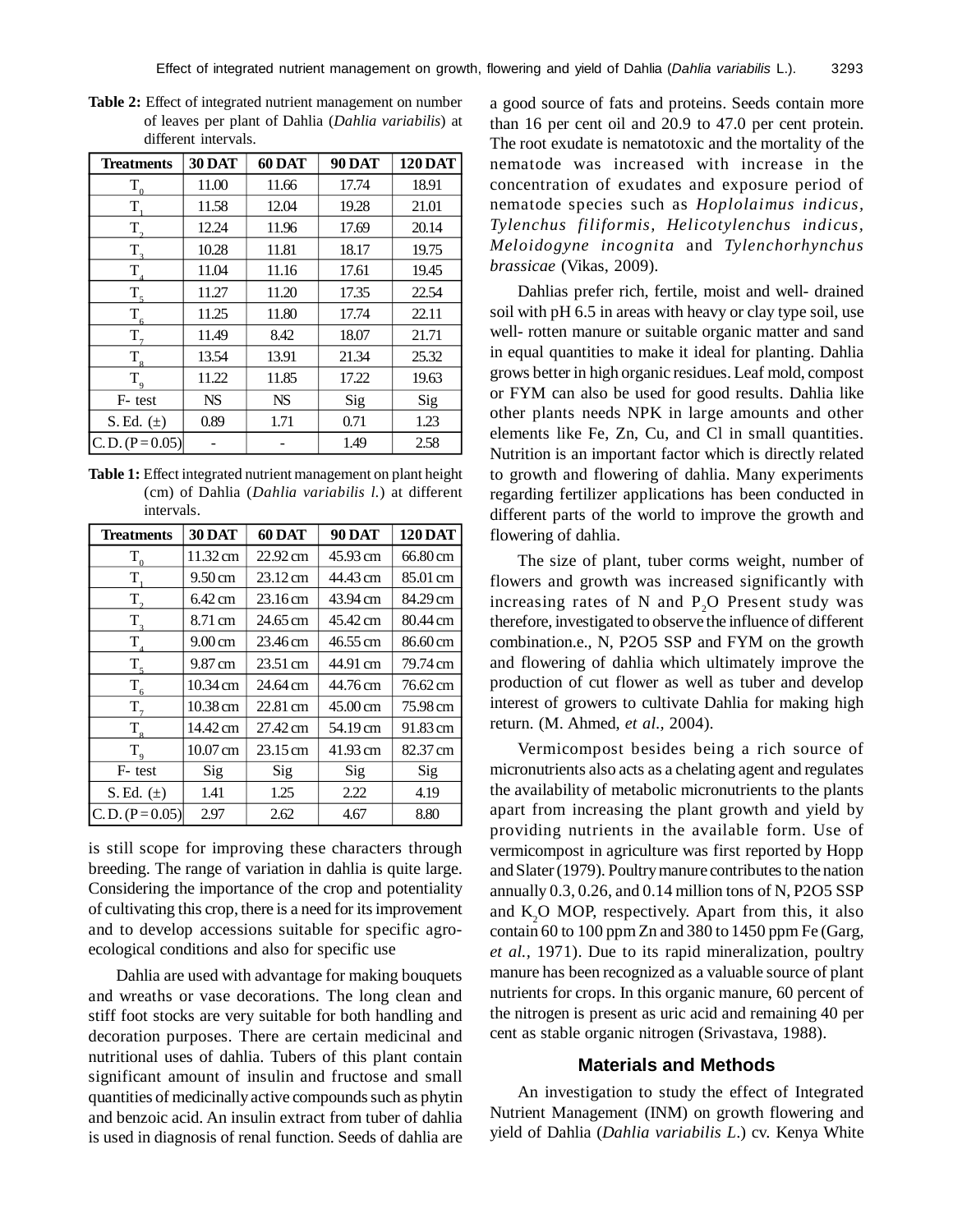**Table 3:** Effect of integrated nutrient management on stem girth (mm) of Dahlia (*Dahlia variabilis*) at 120 DAT.

|                 | <b>Treatments</b>                                 | Stem girth<br>(mm) |  |
|-----------------|---------------------------------------------------|--------------------|--|
|                 |                                                   |                    |  |
| $T_{0}$         | Control00:00:00 kg NPK/ha                         | 12.25              |  |
| $T_{1}$         | 9:9:6.75 gm NPK/Plot + $Azospirulum$              | 19.34              |  |
| $T_{\text{c}}$  | 12:10.59:7.5 gm NPK/Plot + PSB                    | 19.95              |  |
| $T_{3}$         | 15.9:12:8.25 gm NPK/Plot + FYM                    | 20.14              |  |
| $T_{4}$         | 18:13.5:9 gm NPK/Plot + VC                        | 19.56              |  |
| $T_{\rm 5}$     | 21:15:9.75 gm NPK/Plot + Azospirillum + FYM       | 20.88              |  |
| $T_{6}$         | $24:16.5:10.5$ gm NPK/Plot + Azospirilum + VC     | 18.10              |  |
| $T_{7}$         | 27:18:11.25 gm NPK/Plot + Azospirullum+PSB        | 16.31              |  |
| $T_{\rm 8}$     | 30:19.5:12 gm NPK/Plot + Azospirullum + PSB + FYM | 22.32              |  |
| $T_{\rm q}$     | 33:21:12 gm NPK/Plot + Azospirullum+ PSB + VC     | 20.12              |  |
| F-test          |                                                   | <b>NS</b>          |  |
| S. Ed. $(\pm)$  | 4.00                                              |                    |  |
| $C.D. (P=0.05)$ |                                                   |                    |  |

**Table 4:** Effect of different integrated nutrient management on diameter of flower (cm) of Dahlia (*Dahlia variabilis*) at 120 DAT.

|                   | <b>Treatments</b>                               | <b>Diameter of</b> |
|-------------------|-------------------------------------------------|--------------------|
|                   |                                                 | flower $(cm)$      |
| $T_{0}$           | Control00:00:00 kg NPK/ha                       | 10.65              |
| $T_{1}$           | 9:9:6.75 gm NPK/Plot + Azospirullum             | 14.50              |
| $T_{2}$           | $12:10.59:7.5$ gm NPK/Plot + PSB                | 15.76              |
| $T_3$             | 15.9:12:8.25 gm NPK/Plot + FYM                  | 16.05              |
| $\underline{T}_4$ | 18:13.5:9 gm NPK/Plot + VC                      | 15.55              |
|                   | 21:15:9.75 gm NPK/Plot + Azospirillum + FYM     | 15.58              |
| $T_{\frac{5}{6}}$ | $24:16.5:10.5$ gm NPK/Plot + Azospirilum + VC   | 14.71              |
| $T_{7}$           | 27:18:11.25 gm NPK/Plot + Azospirilum+PSB       | 17.33              |
| $T_{\rm 8}$       | 30:19.5:12 gm NPK/Plot + Azospirilum+ PSB + FYM | 15.17              |
| $T_{\rm q}$       | $33:21:12$ gm NPK/Plot + Azospirilum + PSB + VC | 14.76              |
| F-test            |                                                 | Sig                |
| S. Ed. $(\pm)$    | 1.80                                            |                    |
| $C.D. (P=0.05)$   |                                                 | 3.79               |

was carried out under Allahabad agro climatic conditions at the experimental field of the Department of Horticulture, Allahabad school of Agriculture, Sam Higginbottom Institute of Agriculture, Technology and Sciences, the experiment period comprised the month of mid-November to mid-March.

The details pertaining to the materials and methods adopted are presented here; The experimental site is situated at of a latitude of 20p and 15p North and longitude of 60p 3" East and at an altitude of 98 meters above mean sea level (MSL).

The area of Allahabad district comes under subtropical belt in the South East of Uttar Pradesh, which experience extremely hot summer and fairly cold winter. The maximum temperature of the loacation reaches upto

46p C - 48p C and seldom falls as low as 4p C - 5p C. The relative humidity ranged between 20 to 94 percent. The average rainfall in this area is around 1013.4 mm annually. The experiment was laid out in randomized block design (RBD) with three replications. The treatments in each replication were allotted randomly. Ten treatments having one variety were tried in the experimental design. Different combinations were made with Nitrogen (N), Phosphorus (P) and Potassium (K) per plot along with, organic fertilizers like *Azospirullum*, PSB, FYM and vermicompost.  $T_{0}$ - Control 00:00:00 kg NPK/ha, T<sub>1</sub>-9:9:6.75 gm NPK/Plot  $+$  *Azospirullum*, T<sub>2</sub> -12:10.59:7.5 gm NPK/ Plot+PSB,  $T_{3}$ - 15.9:12:8.25 gm NPK/ Plot+FYM,T<sub>4</sub>-18:13.5:9 gm NPK/Plot+VC,T<sub>5</sub>-21:15:9.7gm NPK/Plot+*Azospirillum*+FYM,  $T_{6}$ -24:16.5:10.5 gm NPK/ Plot+*Azospirilum*+VC,T<sub>7</sub>-27:18:11.25 gm  $N$  P K / P l o t + *A z o s p i r u l l u m* + P S B , T  $_{8}$  -30:19.5:12gm NPK/ Plot+*Azospirullum*+PSB+FYM,T<sub>9</sub> -33:21:12 gm NPK/Plot+*Azospirullum*+PSB+VC

## **Results and Discussion**

- 1. Among the different treatments studied with respect of plant height. Significantly, maximum plant height (91.83cm) was recorded in treatment  $T_s(30:19.5:12 \text{ gm})$ NPK/Plot+*Azo*+PSB+FYM) whereas, minimum plant height (66.80cm) was recorded in  $T_0$  (00:00:00 kg NPK/ha).
- 2. Significantly, maximum number of leaves per plant (25.32) was recorded in treatment  $T<sub>8</sub>$ (30:19.5:12 gm NPK/Plot+*Azo*+PSB+FYM)

however, minimum number of leaves per plant (18.91) was recorded in  $T_0$  (00:00:00 kg NPK/ha).

- 3. Maximum girth of stem (22.32 mm) was recorded in treatment  $T_s(30:19.5:12 \text{ gm NPK/Plot} + Azo + PSB)$ + FYM) and minimum girth of stem (12.25) was recorded in  $T_0$  (00:00:00 kg NPK/ha).
- 4. Significantly, maximum diameter of flower (17.33) was recorded in treatment  $T_7$  (27:18:11.25 gm NPK/Plot + *Azo*+PSB) and minimum diameter of flower (10.65) was recorded in  $T_0$  (00:00:00 kg NPK/ha).
- 5. Significantly, maximum weight of flower (91.96 g) was recorded in treatment  $T_7(27:18:11.25 \text{ gm } \text{NPK/Plot} +$ *Azo*+PSB)whereas, minimum weight of flower (47.26) was recorded in  $T_0$  (00:00:00 kg NPK/ha).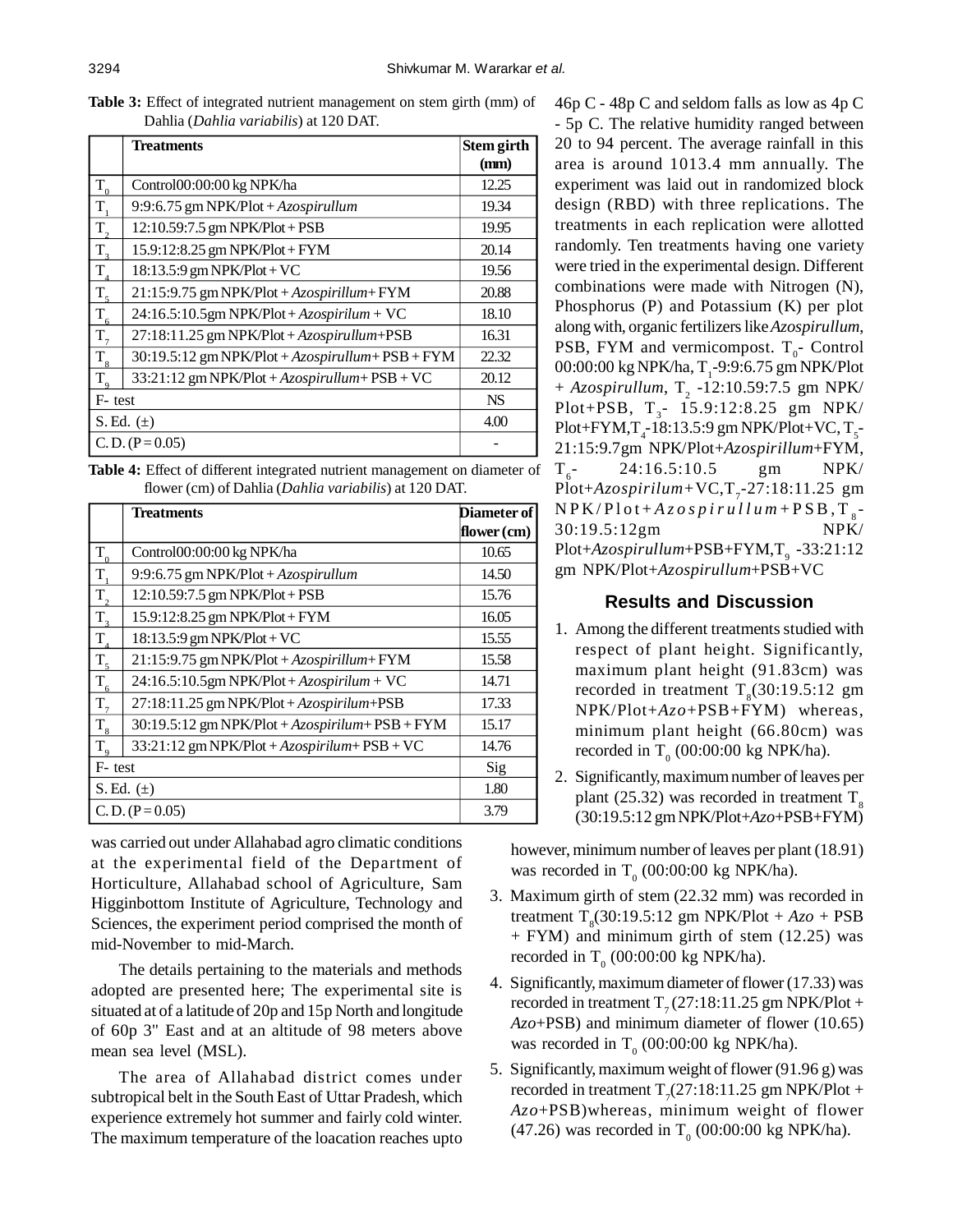|                             | <b>Treatments</b>                                  | Weight of<br>flowers $(g)$ |
|-----------------------------|----------------------------------------------------|----------------------------|
|                             | Control00:00:00 kg NPK/ha                          | 47.26                      |
| $\frac{T_0}{T_1}$           | 9:9:6.75 gm NPK/Plot + Azospirullum                | 50.92                      |
| $\overline{T}_{2}$          | 12:10.59:7.5 gm NPK/Plot + PSB                     | 64.70                      |
| $T_3$                       | 15.9:12:8.25 gm NPK/Plot + FYM                     | 53.46                      |
| $\overline{T}_4$            | 18:13.5:9 gm NPK/Plot + VC                         | 75.61                      |
| $T_{\rm 5}$                 | 21:15:9.75 gm NPK/Plot + Azospirillum + FYM        | 55.95                      |
|                             | $24:16.5:10.5$ gm NPK/Plot + Azospirilum + VC      | 68.99                      |
| $\frac{T_6}{T_7}$           | 27:18:11.25 gm NPK/Plot + Azospirilum+PSB          | 91.96                      |
| $T_{8}$                     | $30:19.5:12$ gm NPK/Plot + Azospirilum + PSB + FYM | 53.19                      |
| $\overline{T_{\mathrm{Q}}}$ | $33:21:12$ gm NPK/Plot + Azospirilum + PSB + VC    | 73.95                      |
| F-test                      |                                                    | Sig                        |
| S. Ed. $(\pm)$              |                                                    | 2.89                       |
| $C.D. (P=0.05)$             | 6.07                                               |                            |

**Table 5:** Effect of integrated nutrient management on weight of flower (g) 6. Maximum number of flowers per plant of Dahlia (*Dahlia variabilis*)at 120 DAT.

**Table 6:** Effect of integrated nutrients management on flower yield per plant 1. Maximum gross return was recorded in at 120 DAT.

|                         | <b>Treatments</b>                                  | <b>Flower yield</b> |
|-------------------------|----------------------------------------------------|---------------------|
|                         |                                                    | per plant (kg)      |
| $\mathbf{T}_\mathrm{0}$ | Control00:00:00 kg NPK/ha                          | 19.50               |
| $T_{1}$                 | 9:9:6.75 gm NPK/Plot + $Azospirullum$              | 21.92               |
| $T_{2}$                 | 12:10.59:7.5 gm NPK/Plot + PSB                     | 20.78               |
| $T_{3}$                 | 15.9:12:8.25 gm NPK/Plot + FYM                     | 21.00               |
| $T_{4}$                 | 18:13.5:9 gm NPK/Plot + VC                         | 21.33               |
| $T_{\frac{5}{5}}$       | 21:15:9.75 gm NPK/Plot + Azospirillum + FYM        | 20.92               |
| $T_{6}$                 | $24:16.5:10.5$ gm NPK/Plot + Azospirilum + VC      | 20.25               |
| $T_{7}$                 | 27:18:11.25 gm NPK/Plot + Azospirilum+PSB          | 33.01               |
| $T_{\rm 8}$             | $30:19.5:12$ gm NPK/Plot + Azospirilum + PSB + FYM | 24.17               |
| $T_{9}$                 | 33:21:12 gm NPK/Plot + Azospirilum+ PSB + VC       | 20.17               |
| F-test                  |                                                    | <b>NS</b>           |
| S. Ed. $(\pm)$          | 4.52                                               |                     |
| $C.D. (P=0.05)$         |                                                    |                     |

- $(33.01)$  was recorded in treatment T<sub>7</sub> (27:18:11.25 gm NPK/Plot+*Azo*+PSB) and minimum number of flowers per plant (19.50) was recorded in  $T_0 (00:00:00 \text{ kg})$ NPK/ha).
- 7. Optimum nutrients provided to plants might accelerate the rate of photosynthesis thereby enhancing the vegetative growth of plants. The production of increased plant height, number of leaves, number of flowers per plant, flower yield might be due to the influence of inorganic fertilizers along with organic manures and biofertilizers. Similar findings were reported by Ahmed *et al.,* (2004) and Sabah (2014) in dahlia.

#### **Economics of different treatments**

- treatment  $\text{T}_7$  with (27:18:11.25 gm NPK/Plot + *Azo*+PSB) (Rs. 9,28,260/ha) and the minimum (Rs. 5,48,580/ha) was recorded in treatment  $T_0$  (00:00:00 NPK).
- 2. Maximum net return (Rs.5,96,736/ha) was recorded in treatment  $T_7$  with (27:18:11.25) gm NPK/Plot + *Azo*+PSB) and the minimum (Rs. 2,24,356 /ha) was recorded in treatment  $T_{_{\rm o}}$  (00:00:00 NPK).
- 3. Maximum Benefit cost ratio(1:2.88) was recorded in  $T_7$  with (27:18:11.25 gm NPK/ Plot  $+ A\mathcal{Z}o + PSB$ ) and the minimum (1:1.69) was recorded in treatment  $T_{0}$  (00:00:00 NPK).
- 4. Maximum gross return, net return and cost: benefit ratio was observed in the treatment

| <b>Treatments</b> | Common<br>cost of<br>cultivation<br>(Rs/ha) | Cost of<br><b>Fertilizers</b><br>and<br>Manures | <b>Total cost</b><br>οf<br>cultivation<br>(Rs/ha) | <b>Flower</b><br>yield<br>(q/ha) | <b>Income</b><br>from<br>flower<br>(Rs./ ha) | <b>Tuber</b><br>yield<br>(q/ha) | <b>Income</b><br>from<br>tuber<br>(Rs./ha) | Gross return=<br>Income from<br>flower $+$<br>tuber (Rs./ha) | <b>Net</b><br>return<br>(Rs./ha) | <b>Benefit:</b><br>Cost ratio |
|-------------------|---------------------------------------------|-------------------------------------------------|---------------------------------------------------|----------------------------------|----------------------------------------------|---------------------------------|--------------------------------------------|--------------------------------------------------------------|----------------------------------|-------------------------------|
| $T_{0}$           | 324224                                      |                                                 | 324224                                            | 6.09                             | 304500                                       | 10.17                           | 244080                                     | 548580                                                       | 224356                           | 1.69                          |
| T                 | 324224                                      | 3900                                            | 328124                                            | 7.14                             | 357000                                       | 10.48                           | 251520                                     | 608520                                                       | 280396                           | 1.85                          |
| $T_{2}$           | 324224                                      | 5550                                            | 399774                                            | 8.93                             | 446500                                       | 11.43                           | 272160                                     | 718660                                                       | 388886                           | 2.18                          |
| $T_{\rm a}$       | 324224                                      | 6370                                            | 330594                                            | 9.17                             | 448500                                       | 11.98                           | 287520                                     | 746020                                                       | 415426                           | 2.26                          |
| $T_{\rm s}$       | 324224                                      | 7020                                            | 331244                                            | 9.63                             | 481500                                       | 12.47                           | 299280                                     | 780786                                                       | 449542                           | 2.36                          |
| T <sub>5</sub>    | 324224                                      | 7350                                            | 331574                                            | 9.98                             | 499000                                       | 12.86                           | 308640                                     | 807640                                                       | 476066                           | 2.44                          |
| $T_{6}$           | 324224                                      | 7700                                            | 331924                                            | 10.45                            | 522500                                       | 13.40                           | 321600                                     | 844100                                                       | 512196                           | 2.54                          |
| $T_{\tau}$        | 324224                                      | 8950                                            | 333174                                            | 11.84                            | 592000                                       | 14.04                           | 335960                                     | 928960                                                       | 596736                           | 2.88                          |
| $T_{8}$           | 324224                                      | 7850                                            | 332074                                            | 10.59                            | 529500                                       | 13.51                           | 324240                                     | 853740                                                       | 521666                           | 2.57                          |
| $T_{\rm q}$       | 324224                                      | 8000                                            | 332224                                            | 11.15                            | 557000                                       | 13.86                           | 332620                                     | 889620                                                       | 55644                            | 2.67                          |

**Table 7:** Economics of integrated nutrient management on cultivation of Dahalia.